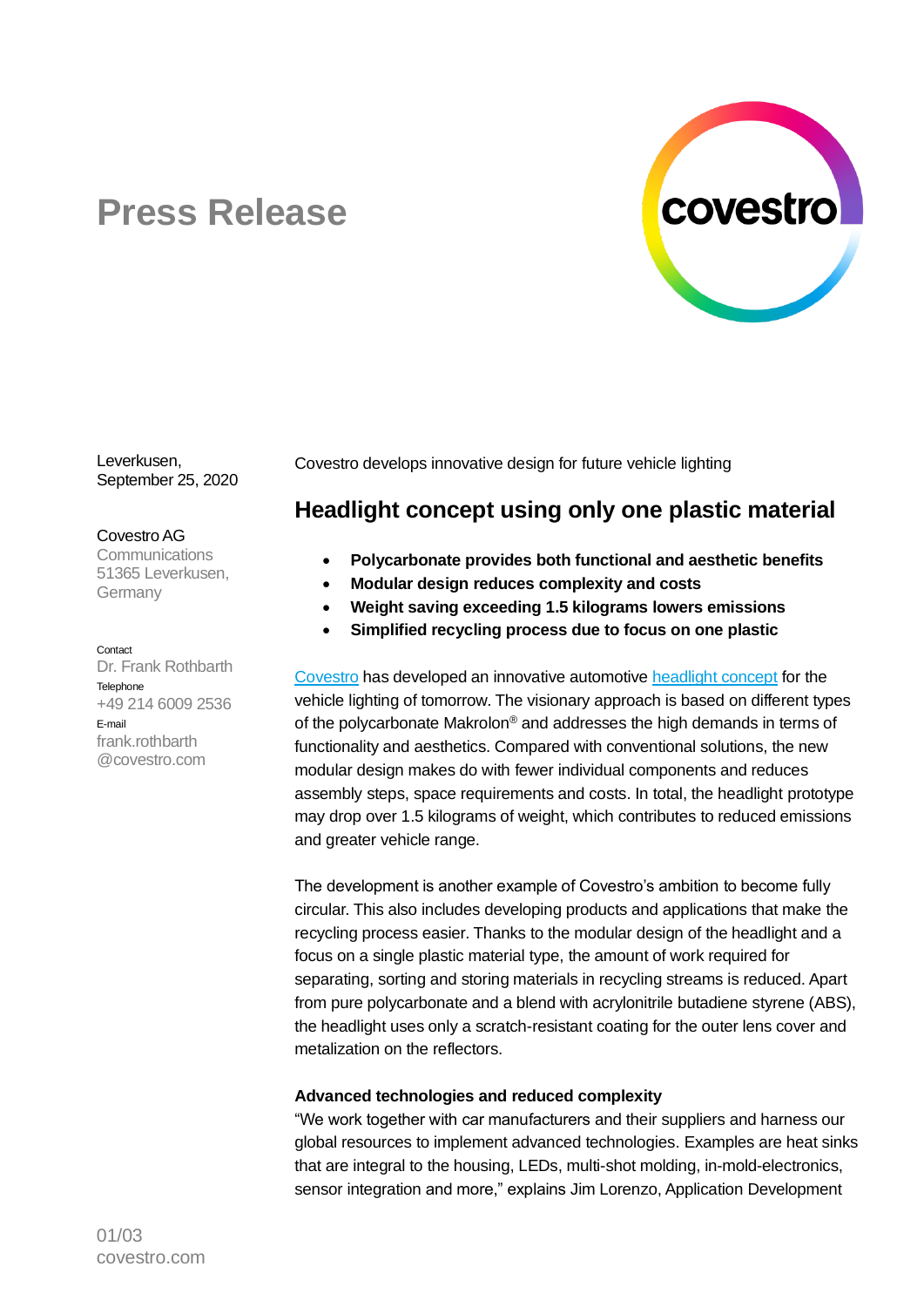

Engineer at Covestro LLC. "This also includes designing parts and molds that provide the right balance between functionality, aesthetics and cost efficiency." While traditional automotive headlights have a complex design and usually consist of dozens of components and screws, the design of this modular concept is reduced to a reflector with housing, a collimator lens, a bezel and an outer lens cover.

The LED modules for low and high beam and the corresponding reflectors are made of the thermally conductive polycarbonate Makrolon® TC8030 and the dimensionally stable type Makrolon® DS801, respectively. The production process combines multi-component injection molding with mold-in-place design. Thanks to these materials and the efficient production technology, the manufacturer can eliminate the additional cost and weight of heat sinks, attachments and other components.

#### **Integrated heat management**

In addition to light sources, the vehicle headlights of the future will also integrate technologies such as LiDAR, radar and cameras. This will require the use of thermally conductive materials, in order to dissipate the heat generated by the electronics and light sources. For this purpose, Makrolon® TC8030 integrates heat management directly into the housing of the new headlight concept.

The bezel made of different grades of Makrolon<sup>®</sup> polycarbonates is produced in a three-shot molding process. It hides the advanced driver assistance systems and consolidates the daytime running lights, turn-signals and pedestrian safety lighting into one part. The sensors are hidden behind a LiDAR-transparent panel. The bezel blends cutting-edge performance and aesthetics, including a "dead front", seamless appearance, a high gloss finish enhanced with laseretched effects and diffused back-lighting for improved safety and high recognition value.

## **About Covestro:**

With sales of EUR 12.4 billion in 2019, Covestro is among the world's largest polymer companies. Business activities are focused on the manufacture of hightech polymer materials and the development of innovative solutions for products used in many areas of daily life. The main industries served are the automotive, construction, wood processing and furniture, and electrical and electronics industries. Other sectors include sports and leisure, cosmetics, healthcare and the chemical industry itself. Covestro has 30 production sites worldwide and employs approximately 17,200 people (calculated as full-time equivalents) as of the end of 2019.

#### **Forward-looking statements**

This press release may contain forward-looking statements based on current assumptions and forecasts made by Covestro AG. Various known and unknown risks, uncertainties and other factors could lead to